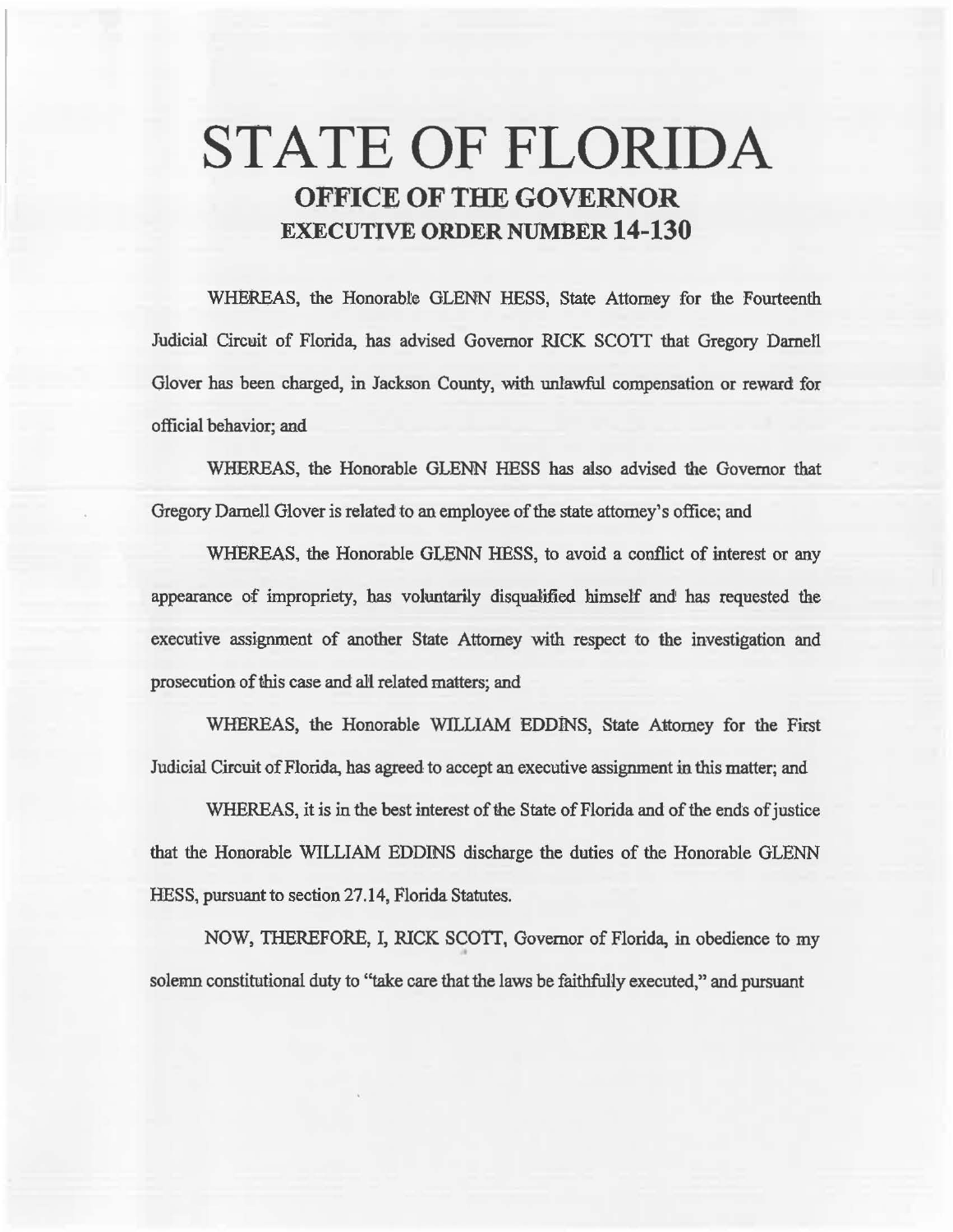to the Constitution and laws of the State of Florida, issue the following Executive Order, effective immediately:

#### Section 1.

The Honorable WILLIAM EDDINS, State Attorney for the First Judicial Circuit of Florida, referred to as the "Assigned State Attorney," is assigned to discharge the duties of the Honorable GLENN HESS, State Attorney for the Fourteenth Judicial Circuit of Florida, as they relate to the investigation, prosecution and all matters related to Gregory Darnell Glover.

### Section 2.

The Assigned State Attorney or one or more Assistant State Attorneys and Investigators, who have been designated by the Assigned State Attorney, shall proceed immediately to the Fourteenth Judicial Circuit of Florida, and are vested with the authority to perform the duties prescribed herein.

### Section 3.

All residents of the Fourteenth Judicial Circuit are requested, and all public officials are directed, to cooperate and render whatever assistance is necessary to the Assigned State Attorney, so that justice may be served.

#### Section 4.

The period of this Executive Assignment shall be for one (1) year, to and including April 11, 2015.